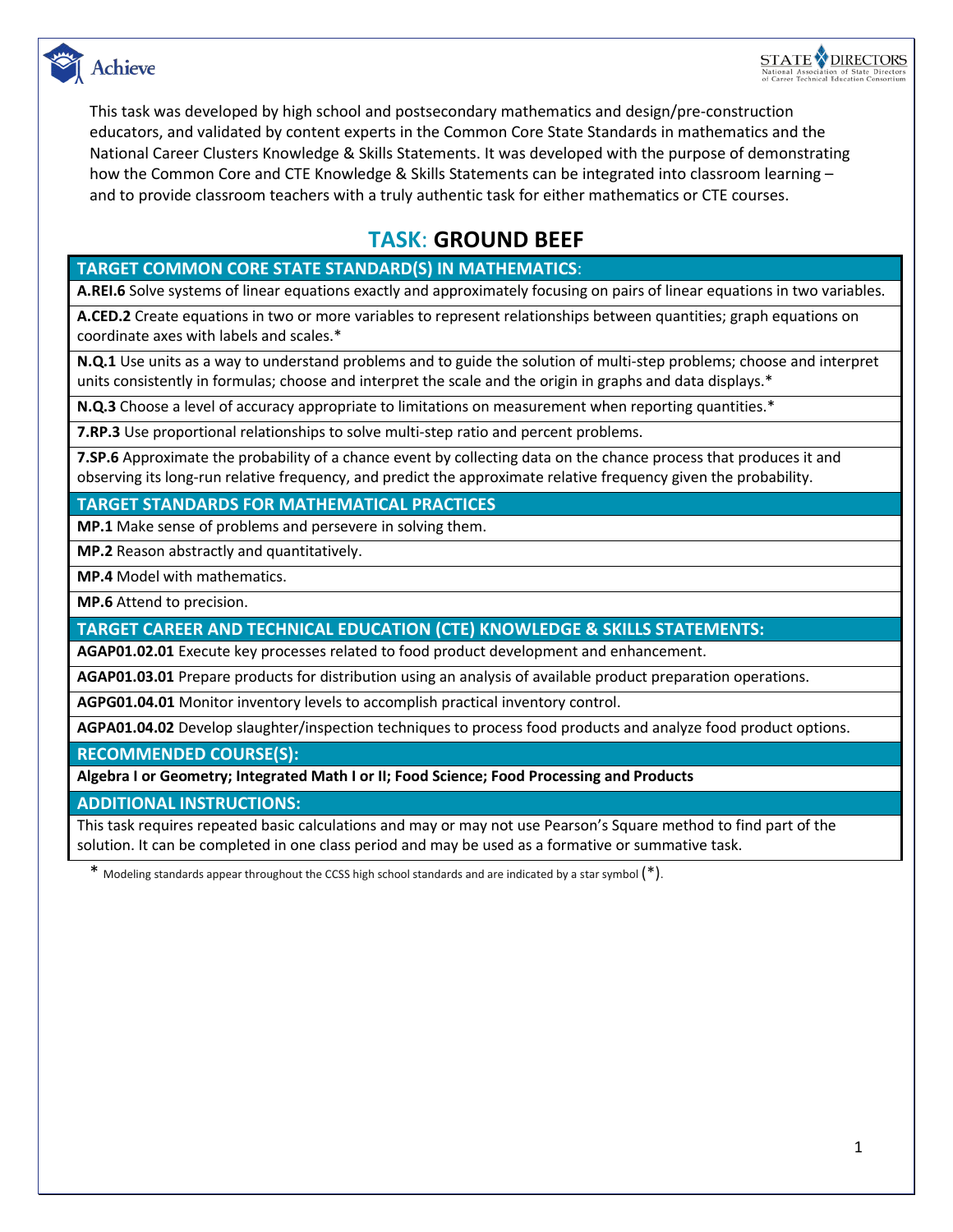

### *About the Common Core State Standards in Mathematics*

The Common Core State Standards (CCSS) for Mathematics are organized by grade level in grades K–8. At the high school level, the standards are organized by conceptual category (number and quantity, algebra, functions, geometry, and probability and statistics), showing the body of knowledge students should learn in each category to be college and career ready, and to be prepared to study more advanced mathematics. The Standards for Mathematical Practice describe ways in which developing student practitioners of the discipline of mathematics increasingly ought to engage with the subject matter as they grow in mathematical maturity and expertise throughout the elementary, middle and high school years. [www.corestandards.org](http://www.corestandards.org/)

#### *About the Common Core State Standards in English Language Arts/Literacy*

The Common Core State Standards (CCSS) for ELA/Literacy are organized by grade level in grades K–8. At the high school level, the standards are organized by 9-10 and 11-12 grade bands. Across K-12 there are four major strands: Reading, Writing, Speaking and Listening, and Language. The CCSS also include Standards for Literacy in History/Social Studies, Science, and Technical Subjects, with content-specific (Reading and Writing) literacy standards provided for grades 6-8, 9-10, and 11-12, to demonstrate that literacy needs to be taught and nurtured across all subjects. [www.corestandards.org](http://www.corestandards.org/)

#### *About the Career Cluster Knowledge and Skill Statements*

As an organizing tool for curriculum design and instruction, Career Clusters™ provide the essential knowledge and skills for the 16 Career Clusters™ and their Career Pathways. It also functions as a useful guide in developing programs of study bridging secondary and postsecondary curriculum and for creating individual student plans of study for a complete range of career options. As such, it helps students discover their interests and their passions, and empowers them to choose the educational pathway that can lead to success in high school, college and career. [http://www.careertech.org/career-clusters/resources/clusters/agriculture.html.](http://www.careertech.org/career-clusters/resources/clusters/agriculture.html) Although not included in this template, all Clusters and Pathways have Foundational Academic Expectations and Essential Knowledge & Skills Statements, which, in some cases, overlap with the Common Core State Standards.

#### **KEY TERMS**

- Percent lean v. Percent fat
- Pearson's Square method (typically used for finding the desired level of protein in cattle feed)
- Revenue
- Profit
- Cost, Total cost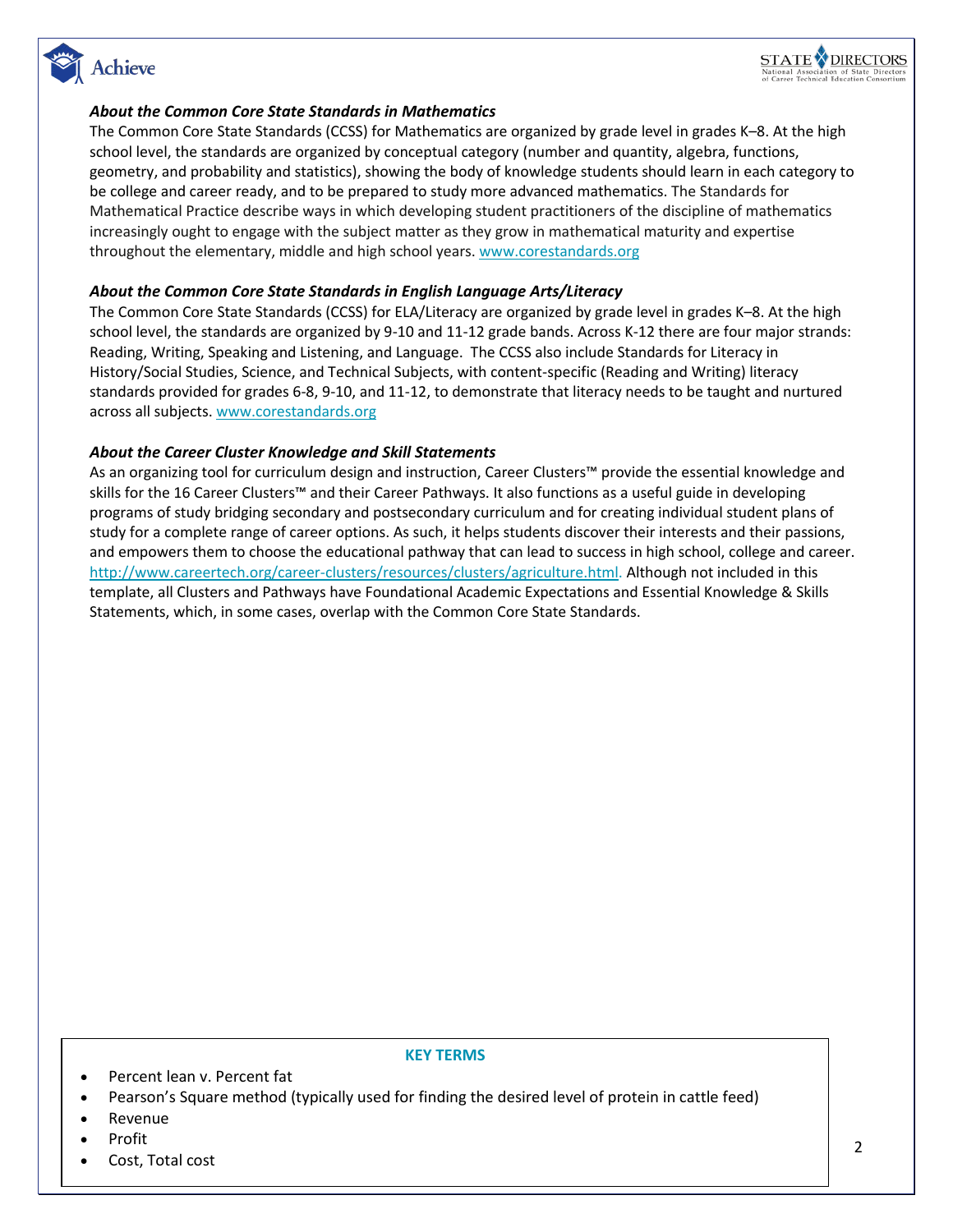

Achieve

## GROUND BEEF *– The Task*

On average a grocer sells the following amounts of ground beef each week:

- 485 lbs of Regular Ground Beef (25% fat)
- 1010 lbs of Lean Ground Beef (18% fat)
- 537 lbs of Extra Lean Ground Beef (12% fat)

He orders boneless round and lean trim beef products from which he produces his own ground beef. He orders:

| <b>Beef Type</b>      | % Lean | <b>Price per Pound</b> |
|-----------------------|--------|------------------------|
| <b>Boneless Round</b> | 95%    | \$2.13                 |
| Lean Trim             | 70%    | S1.82                  |

Fill in the following table as you answer questions 1 and 2 below:

| <b>Type</b>           | Regular<br><b>Ground Beef</b><br>(lbs) | <b>Lean Ground</b><br>Beef (lbs) | <b>Extra Lean</b><br>Ground (lbs) | <b>TOTALS</b> |
|-----------------------|----------------------------------------|----------------------------------|-----------------------------------|---------------|
| <b>Boneless Round</b> |                                        |                                  |                                   |               |
| <b>Lean Trim</b>      |                                        |                                  |                                   |               |
| <b>TOTALS</b>         |                                        |                                  |                                   |               |

*Show all your work:*

- **1.** How many pounds of *boneless round* and *lean trim* are needed to make each of the ground beef mixtures to meet demand?
- **2.** How many total pounds of each type will he need to buy each week?
- **3.** To make a 15% profit, how much does he have to charge per pound for each ground beef mixture?
- **4.** On which product is he making the higher profit and how much is that profit?
- **5.** What is his total profit?
- **6.** The grocer has the option to purchase Bull Meat, which is 92% lean and costs \$2.07 per pound. If the grocer replaces the Boneless Round with the Bull Meat, how much will his total profit change, assuming that the charge per pound (calculated in question 3) remains the same?
- **7.** A random sample of 376 customers reveals that 127 bought Extra Lean Ground Beef; how many in the next 500 customers could be expected to purchase Extra Lean Ground Beef.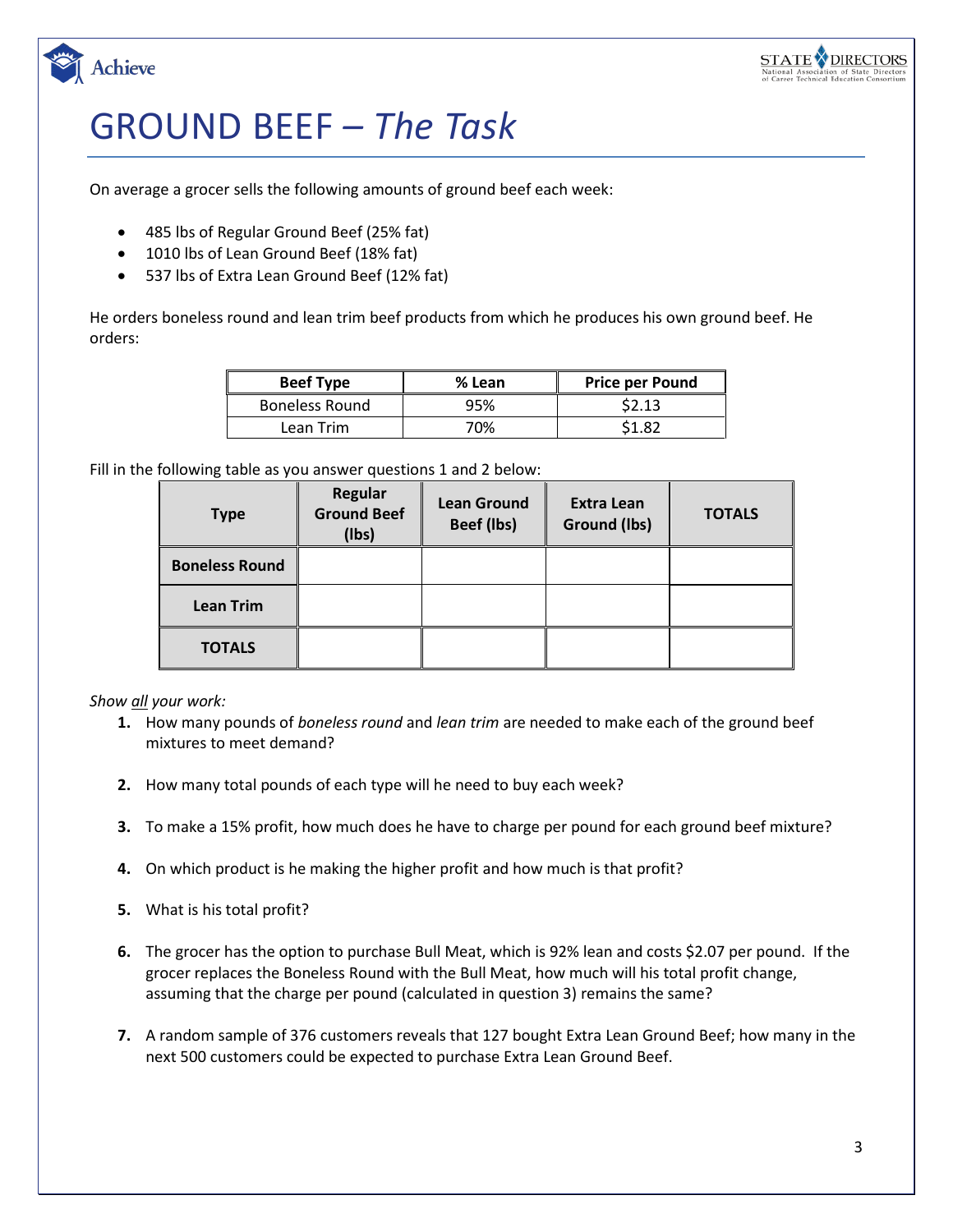

## GROUND BEEF – *Possible Solution(s)*

**1.** First convert all ground beef **fat percentages** to **lean percentages** (or vice versa) so that all percentages are referring to the same units/quantities.

### **Method 1: Systems of Equations**

Create a system of equations for each type of ground beef (ground beef, lean ground beef, and extra lean ground beef) based on the number of pounds sold each week, and the lean percentage contents of each mixture in order to determine how much boneless round and lean trim create each type of ground meat mixture.

*Let x = Boneless Round Let y = Lean Trim*

| <b>Regular Ground Beef</b>                                                                                                                                                        | <b>Lean Ground Beef</b>                                                                                                                                                              | <b>Extra Lean Ground Beef</b>                                                                                                                                                       |
|-----------------------------------------------------------------------------------------------------------------------------------------------------------------------------------|--------------------------------------------------------------------------------------------------------------------------------------------------------------------------------------|-------------------------------------------------------------------------------------------------------------------------------------------------------------------------------------|
| To solve the system by substitution:                                                                                                                                              | To solve the system by substitution:                                                                                                                                                 | To solve the system by substitution:                                                                                                                                                |
| $x + y = 485$                                                                                                                                                                     | $x + y = 1010$                                                                                                                                                                       | $x + y = 537$                                                                                                                                                                       |
| $0.95x + 0.70y = 0.75(485) = 363.75$                                                                                                                                              | $0.95x + 0.70y = 0.82(1010)$                                                                                                                                                         | $0.95x + .070y = .88(537)$                                                                                                                                                          |
| Solve the first equation for $x \wedge$                                                                                                                                           | Solve the first equation for $x \wedge$                                                                                                                                              | Solve the first equation to $\wedge$                                                                                                                                                |
| $x = 485 - y$ .                                                                                                                                                                   | $x = 1010 - y$ .                                                                                                                                                                     | $x = 537 - y$ .                                                                                                                                                                     |
| Substitute this into the second<br>equation to solve:<br>$0.95(485 - y) + 0.70y = 0.75(485)$<br>$460.75 - 0.95y + 0.70y = 363.75$<br>$-0.25y = -97$<br>$y = 388$ lbs of Lean Trim | Substitute this into the second<br>equation to solve:<br>$0.95(1010 - y) + 0.70y = .82(1010)$<br>$959.50 - 0.95y + 0.70y = 828.2$<br>$0.25y = 131.3$<br>$y = 525.2$ lbs of Lean Trim | Substitute this into the second<br>equation to solve:<br>$0.95(537 - y) + 0.70y = .88(537)$<br>$510.15 - 0.95y + 0.70y = 472.56$<br>$0.25y = 37.59$<br>$y = 150.4$ lbs of Lean Trim |
| Then substitute this into the original<br>equation to solve for x:<br>$x + 388 = 485$<br>$x = 97$ lbs of Boneless Round                                                           | Then substitute this into the original<br>equation to solve for x:<br>$x + 525.2 = 1010$<br>$x = 484.8$ lbs of Boneless Round                                                        | Then substitute this into the original<br>equation to solve for x:<br>$x + 150.36 = 537$<br>$x = 386.6$ lbs of Boneless Round                                                       |

**OR** solve the system by addition/elimination. Here is an example using regular ground beef:

Multiply both sides of the first equation by -0.7 to get  $-0.7x - 0.7y = -0.7(485) = -339.5$ 

Now add the new equation to the second equation to eliminate the y-variable:

 $0.95x + 0.70y = 363.75$  $+ -0.7x - 0.7y = -339.5$  $0.25x = 24.25$  $x = 24.25 / 0.25$ **x = 97 lbs,** Then find y using substitution: **y = 388 lbs**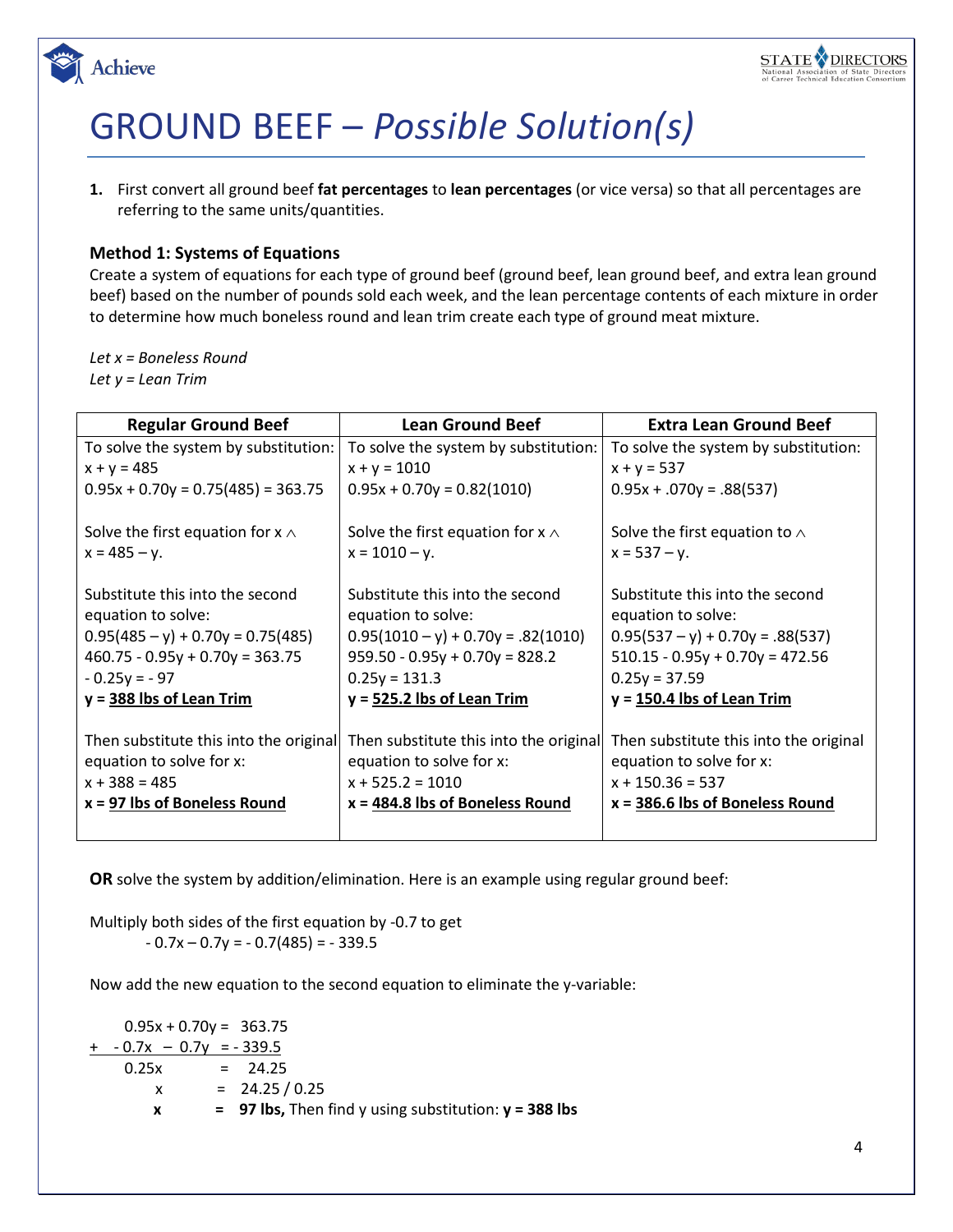

### **Method 2: Pearson Square**

For all three Pearson Square calculations, Boneless Round is 5% fat and Lean Trim is 30% fat.

### **Regular Ground Beef: 25% fat**

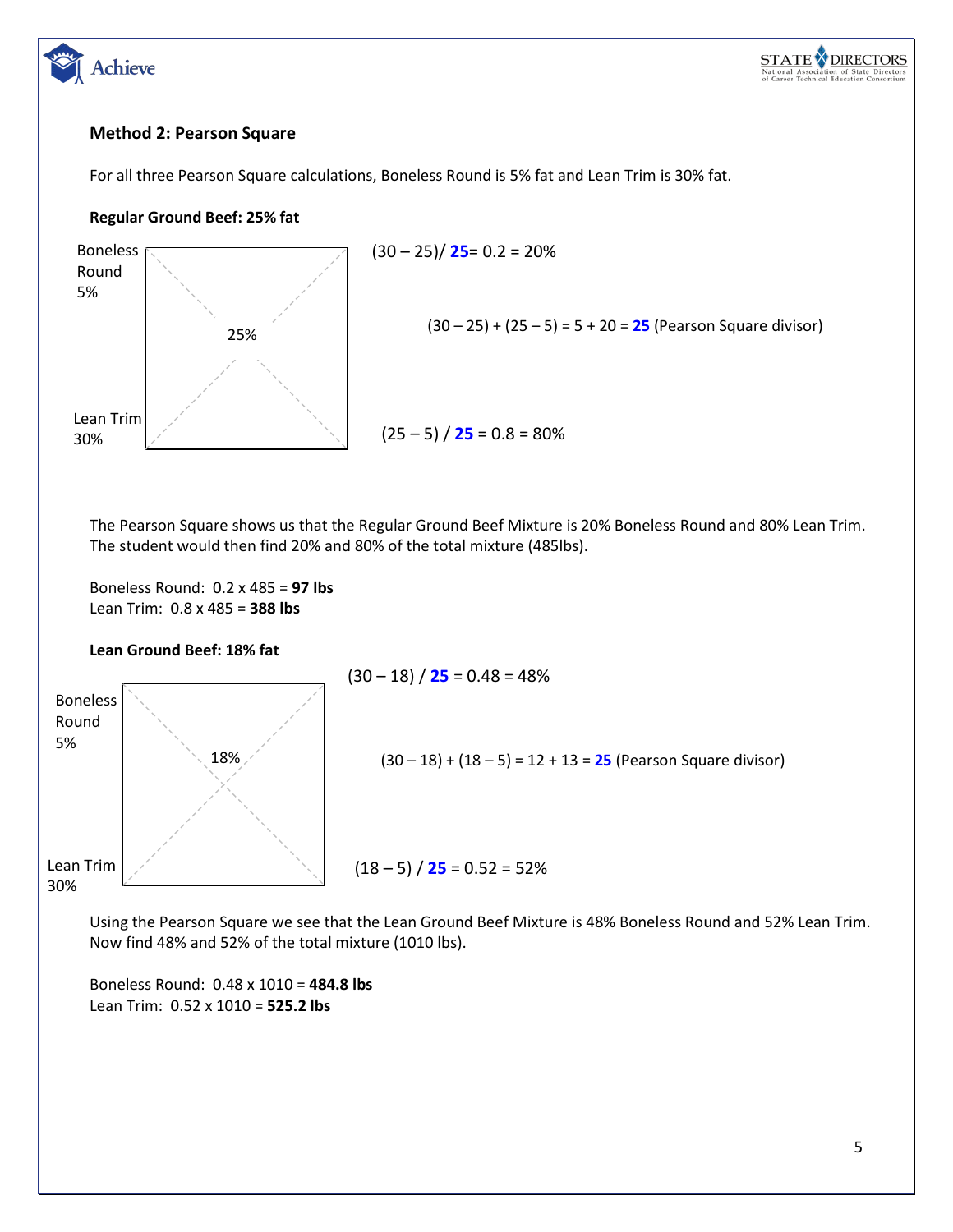

From the Pearson Square we see that the Lean Ground Beef Mixture is 72% Boneless Round and 28% Lean Trim. The student would then find 72% and 28% of the total mixture (537 lbs).

Boneless Round: 0.72 x 537 = **386.6 lbs** Lean Trim: 0.28 x 537 = **150.4 lbs**

| The table for Parts 1 and 2:<br>2. |
|------------------------------------|
|------------------------------------|

| <b>Type</b>           | <b>Regular Ground</b><br>Beef (lbs) | <b>Lean Ground</b><br>Beef (lbs) | <b>Extra Lean</b><br>Ground (lbs) | <b>TOTALS</b>   |
|-----------------------|-------------------------------------|----------------------------------|-----------------------------------|-----------------|
| <b>Boneless Round</b> | <b>97 lbs</b>                       | 484.8 lbs                        | 386.6 lbs                         | 968.4 lbs       |
| <b>Lean Trim</b>      | <b>388 lbs</b>                      | 525.2 lbs                        | 150.4lbs                          | 1063.6 lbs      |
| <b>TOTALS</b>         | <b>485 lbs</b>                      | <b>1010 lbs</b>                  | <b>537 lbs</b>                    | <b>2032 lbs</b> |

The grocer needs **968.4 lbs of Boneless Round and 1036.6 lbs of Lean Trim Beef**.

**3.** To find the revenue we must first determine the total cost for each ground beef mixture and then use the Percentage Profit Formula:

 $\frac{Re\,venue(R)-Cost}{Cost}$  = % Profit

This equation shows the ratio of profit to cost, which for this task must be 15%. For each percentage lean ground beef the following equation can be used to determine the total cost:

*Cost = (Pounds Boneless Round)(\$2.13 per pound) + (Pounds Lean Trim)(\$1.82 per pound) = 2.13x + 1.82y*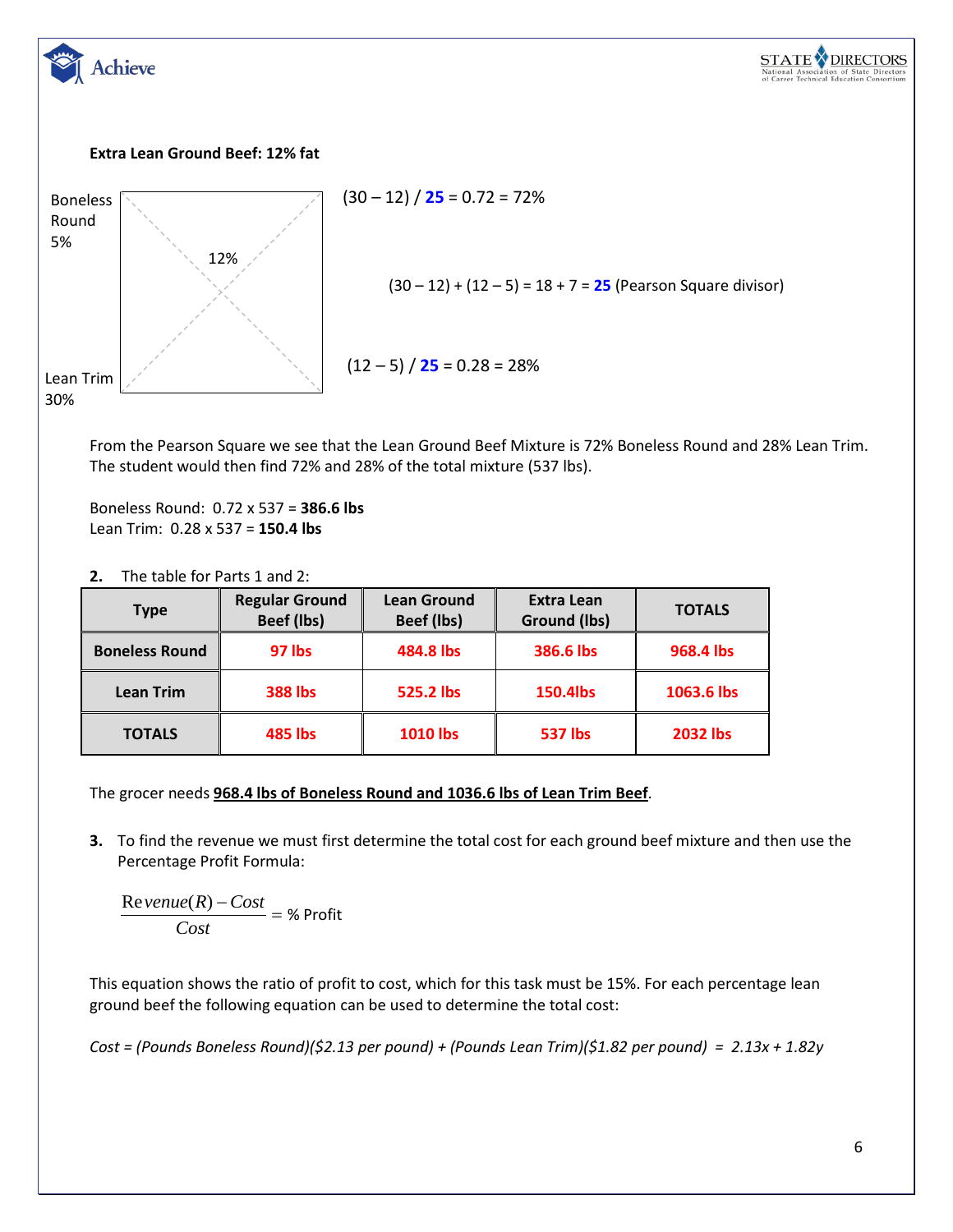

| <b>Regular Ground Beef</b>                                                                                                                                                           | <b>Lean Ground Beef</b>                                                                                                                                       | <b>Extra Lean Ground Beef</b>                                                                                                                                            |  |  |
|--------------------------------------------------------------------------------------------------------------------------------------------------------------------------------------|---------------------------------------------------------------------------------------------------------------------------------------------------------------|--------------------------------------------------------------------------------------------------------------------------------------------------------------------------|--|--|
| $Cost = 97(2.13) + 388(1.82)$                                                                                                                                                        | $Cost = 484.8(2.13) + 525.2(1.82)$                                                                                                                            | $Cost = 386.6(2.13) + 150.4(1.82)$                                                                                                                                       |  |  |
| $= $912.77$                                                                                                                                                                          | $=$ \$1988.48                                                                                                                                                 | $=$ \$1097.19                                                                                                                                                            |  |  |
| Now put this into the Percentage Profit<br>Formula and solve for R:<br>$\frac{R-912.77}{R} = 15\%$<br>912.77                                                                         | Now put this into the Percentage<br>Profit Formula and solve for R:<br>$rac{R-1988.48}{R} = 15\%$<br>1988.48                                                  | Now put this into the Percentage<br>Profit Formula and solve for R:<br>$\frac{R-1097.19}{1097.19} = 15\%$                                                                |  |  |
| $R - 912.77 = 0.15(912.77)$<br>$R = 136.9155 + 912.77 = 1049.69$<br>Revenue = $$1049.69$                                                                                             | $R - 1988.48 = 0.15(1988.48)$<br>$R = 298.272 + 1988.48 = 2286.75$<br>Revenue = $$2286.75$                                                                    | $R - 1097.19 = 0.15(1097.19)$<br>$R = 164.5785 + 1097.19 = 1261.77$<br>Revenue = $$1261.77$                                                                              |  |  |
| Divide this total revenue by the total<br>number of pounds of ground beef (485)<br>to find the cost per pound:<br>$1049.69/485 = $2.16$ per pound for<br><b>Regular Ground Beef.</b> | Divide this total revenue by the total<br>number of pounds (1010) to find the<br>cost per pound:<br>2286.75/1010 = $$2.26$ per pound for<br>Lean Ground Beef. | Divide this total revenue by the total<br>number of pounds (537) to find the<br>cost per pound:<br>1261.77/537 = $$2.35$ per pound for<br><b>Extra Lean Ground Beef.</b> |  |  |

**4.** To find the total profit use the following formula:

*Profit = Revenue – Total Cost = (Cost per pound)(total pounds) – Total Cost*

Ground Beef: \$2.16(485) – \$912.77 = **\$134.83** 

Lean Ground Beef: \$2.26(1010) – \$1988.48 = **\$294.12**

Extra Lean Ground Beef: \$2.35(537) – \$1097.19 = **\$164.76**

He makes the most profit with the Lean Ground Beef. He makes \$294.12 per week.

Note: If the Revenue and Cost figures from the table above are used, profit figures may vary slightly due to rounding, but the largest profit is still earned from the Lean Ground Beef.

Ground Beef: \$1049.69 - \$912.77 = \$136.92 Lean Ground Beef: \$2286.75 - \$1988.48 = \$298.27 Extra Lean Ground Beef: \$1261.77 - \$1097.19 = \$164.58

**5.** Total Profit: \$134.83 + \$294.12 + \$164.76 = **\$593.71**

Total Profit using profit figures derived from the table result in a slightly different total profit due to rounding:

Total Profit: \$136.92 + \$298.27 + \$164.58 = \$599.77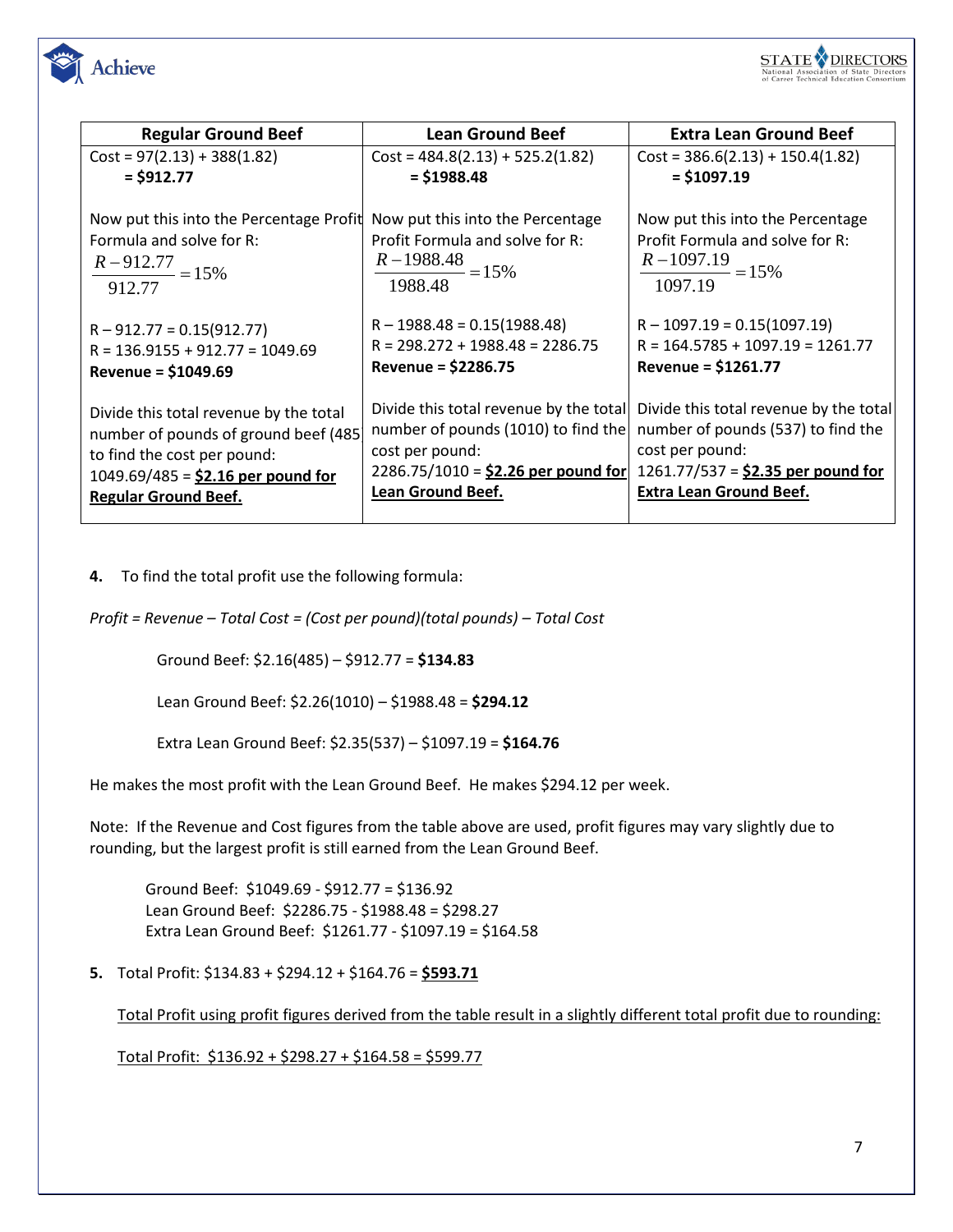

**6.** We need to repeat the calculations of Part 1 using the percentages and price-per-pound for Bull Meat:

| <b>Regular Ground Beef -</b>        | Lean Ground Beef -                    | Extra Lean Ground Beef-             |
|-------------------------------------|---------------------------------------|-------------------------------------|
| <b>Using Bull Meat</b>              | <b>Using Bull Meat</b>                | <b>Using Bull Meat</b>              |
| $x + y = 485$                       | $x + y = 1010$                        | $x + y = 537$                       |
| $0.92x + 0.70y = 0.75(485)$         | $0.92x + 0.70y = 0.82(1010)$          | $0.92x + 0.70y = 0.88(537)$         |
| Solve the first equation for x:     | Solve the first equation for x:       | Solve the first equation for x:     |
| $x = 485 - y$ .                     | $x = 1010 - y$                        | $x = 537 - y$ .                     |
|                                     |                                       |                                     |
| Substitute this into the second     | Substitute this into the second       | Substitute this into the second     |
| equation to solve:                  | equation and solve:                   | equation and solve:                 |
| $0.92(485 - y) + 0.70y = 0.75(485)$ | $0.92(1010 - y) + 0.70y = 0.82(1010)$ | $0.92(537 - y) + 0.70y = 0.88(537)$ |
| $446.2 - 0.92y + .70y = 363.75$     | $929.2 - 0.92y + 0.70y = 828.2$       | $494.04 - 92y + 0.70y = 472.56$     |
| $0.22y = 82.45$                     | $0.22y = 101$                         | $0.22y = 21.48$                     |
| $y = 374.8$ lbs                     | $y = 459.1$ lbs                       | $y = 97.6$                          |
|                                     |                                       |                                     |
| Substitute this into the original   | Substitute this into the original     | Substitute this into the original   |
| equation to solve for x:            | equation to solve for x:              | equation to solve for x:            |
| $x = 485 - y$                       | $x = 1010 - y$                        | $x = 537 - y$                       |
| $x = 110.2$ lbs                     | $x = 550.9$                           | $x = 439.4$                         |

*[This part can also be solved using the addition method for solving systems of equations or the Pearson Square method, as shown above.]*

Now to determine the difference in total profit we need to know the cost for each mixture: Total Cost = (Total Pounds Bull Meat)(\$2.07 per pound) + (Total Pounds Lean Trim)(\$1.82 per pound)

| <b>Regular Ground Beef -</b><br><b>Using Bull Meat</b> | Lean Ground Beef -<br><b>Using Bull Meat</b> | Extra Lean Ground Beef -<br><b>Using Bull Meat</b> |
|--------------------------------------------------------|----------------------------------------------|----------------------------------------------------|
| $Cost = 110.2(2.07) + 374.8(1.82)$                     | $Cost = 550.9(2.07) + 459.1(1.82)$           | $\vert$ Cost = 439.4(2.07) + 97.6(1.82)            |
| Total Cost = $$910.25$                                 | <b>Total Cost = \$1975.92</b>                | Total Cost = $$1087.19$                            |

To find the profit at the same price:

Profit = (price per pound)(total pounds) – total cost

Ground Beef: \$2.16(485) – \$910.25 = **\$137.35** Lean Ground Beef: \$2.26(1010) – \$1975.92 = **\$306.68** Extra Lean Ground Beef: \$2.35(537) – \$1087.19 = **\$174.76** Total Profit: **\$618.79**

Using Boneless Round the total profit was: \$593.71, therefore he makes **\$25.08 more profit**, by replacing Boneless Round with Bull Meat.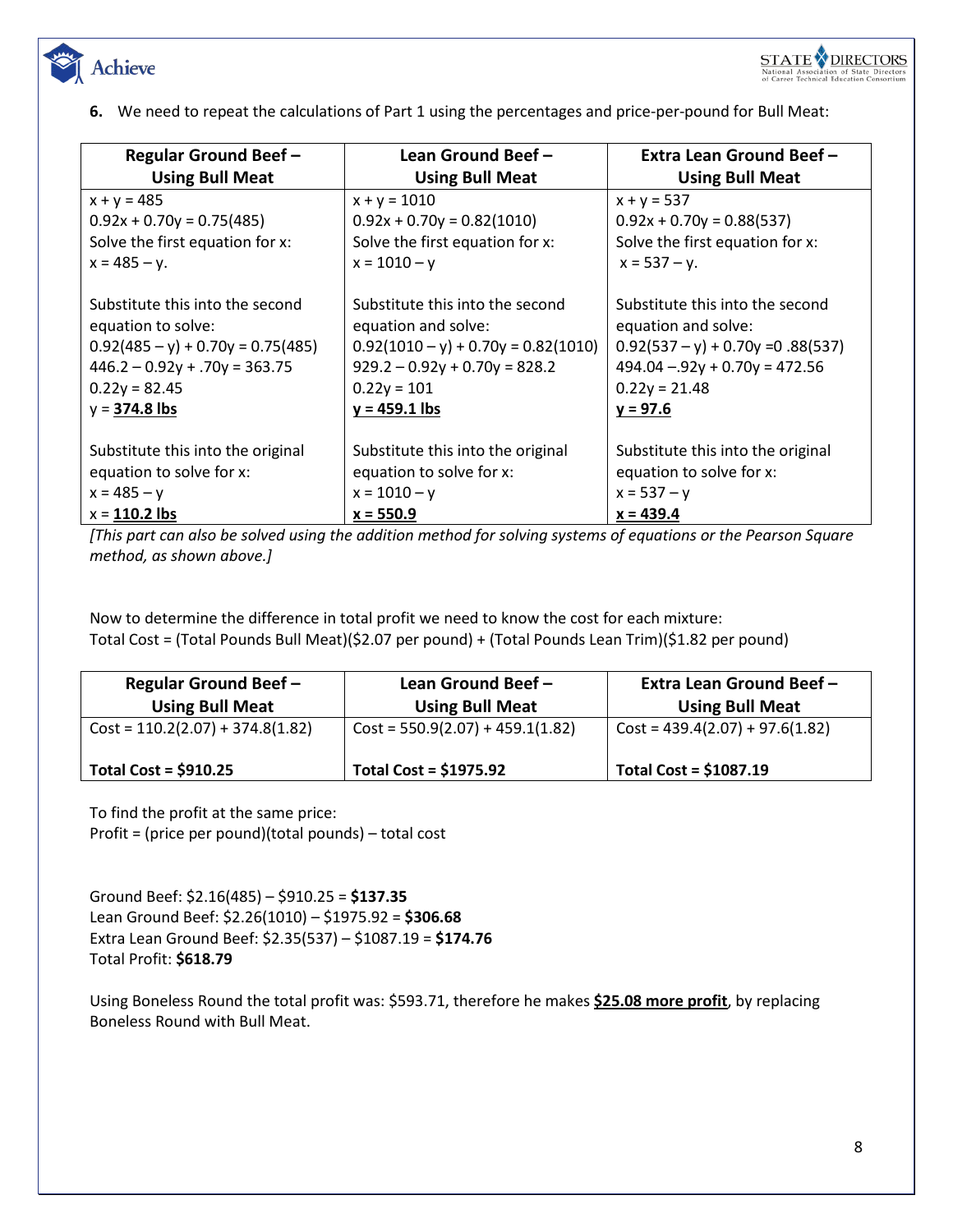



**7.** To find how many customers out of the next 500 can be expected to purchase extra lean ground beef the student should set up a proportion:<br>127  $z$ 

 $\frac{127}{376} = \frac{z}{500}$ 

376z = 127 x 500 = 63,500

z = 63,500/376 = 168.88 = **169 customers**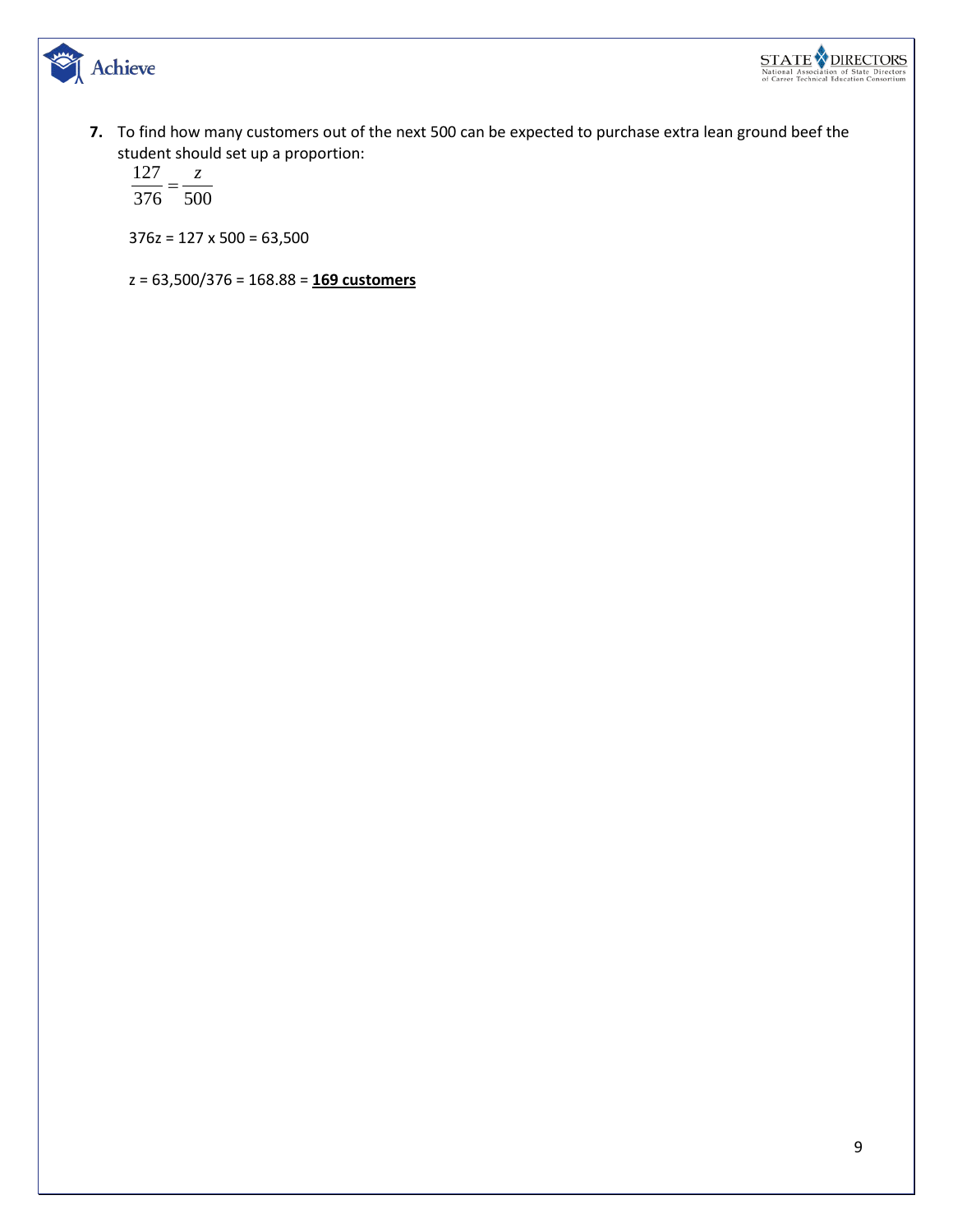## **STATE DIRECTORS**

# GROUND BEEF – *Possible Extensions*

Achieve

The extensions below represent potential ways in which mathematics and/or CTE teachers can build on the task above. All of the extensions are optional and can be used in the classroom, as homework assignments, and/or as long-term interdisciplinary projects.

- 1. You have 50lbs of frozen lean ground beef (original sell price from above) left in the inventory. You want to put it on sale 10% off the previous day's sell price each day. You sell it all within 5 days; what was the final sell price?
- 2. Research USDA regulations regarding ground beef categories (i.e. ground beef vs. hamburger, storage and shelf life, etc.). Identify any potential problems with the grocer's practices.
- 3. The grocer can make 200 quarter lb. lean ground beef (with Boneless Round & Lean Trim mix) hamburger patties per hour, and the pre-made patties are sold at a 22% mark up. How much could he pay a part-time employee and still maintain his profit (assuming all of the patties are sold over the course of an eight-hour day) as calculated above?
	- a. Describe how the grocer could use the patties' sale as a marketing technique.
- 4. The grocer has seen an increase in demand of about 15% over the last four years in the month of July; how much more ground meat will the grocer need to order (of all mixtures described above)? How much more might he charge per pound, given the rise in demand?
- 5. If 60% of all ground beef bought is used for quarter lb. patties, how many patties is the grocer producing? And if we assume that buns are purchased for 89% of the patties made, calculate (in packages of 8), how many packages of buns does the grocer need to buy each week?
- 6. Using ground beef from the three different percentages of lean, make three (3) equal weight patties weighing with an electronic scale. Completely cook the three patties at equal temperature and equal amount of time, until well done at 155◦F internal temperature. At conclusion of cooking time, weigh each patty on the electronic scale to determine final weight. Calculate percentage weight remaining for each type of ground beef. Assuming the percent fat was accurate, determine the percent water loss.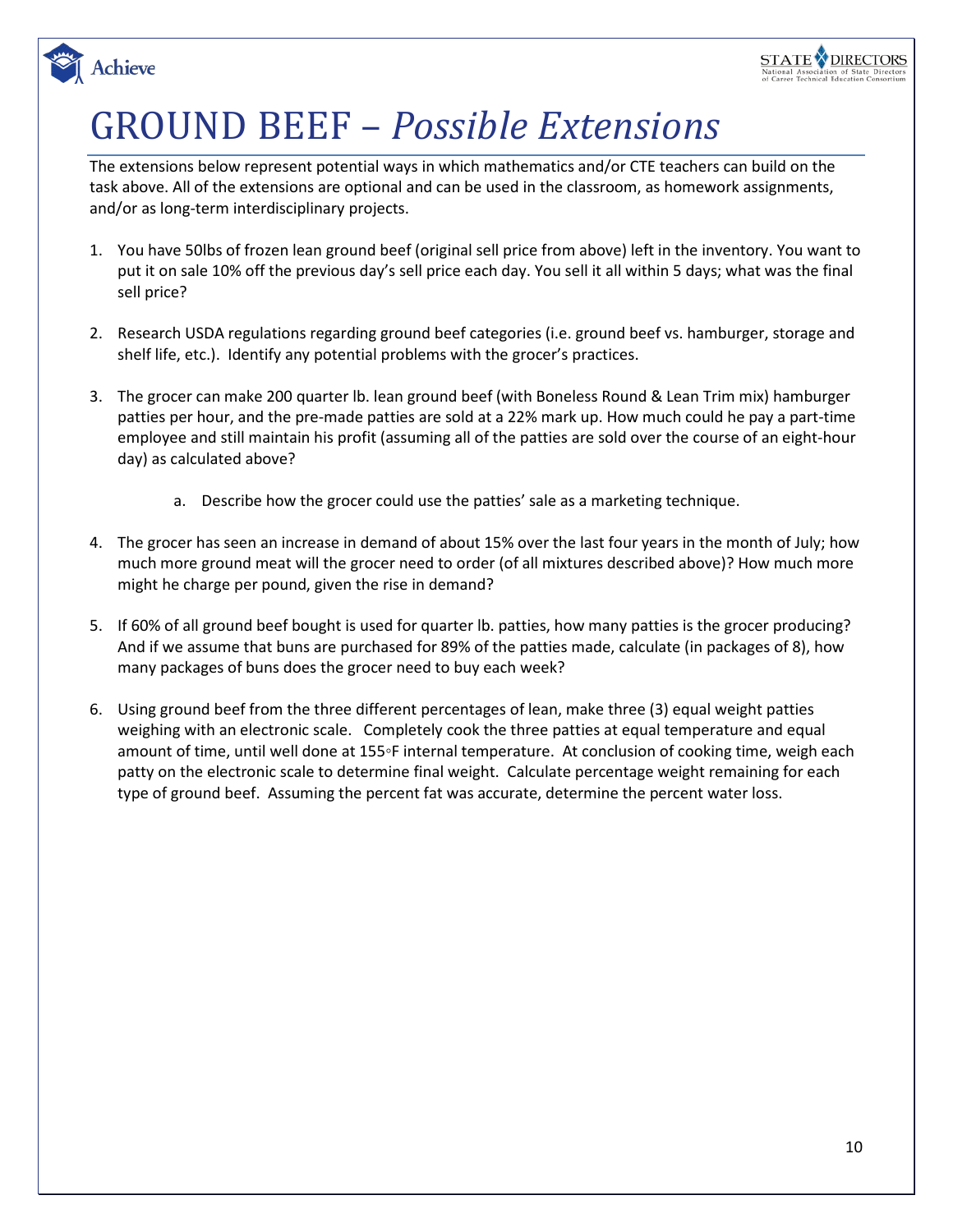



## GROUND BEEF – *Appendix: Alignment Ratings*

The rating system used in the following charts is as follows:

### **3 EXCELLENT ALIGNMENT:**

The content/performance of the task is clearly consistent with the content/performance of the Common Core State Standard.

### **2 GOOD ALIGNMENT:**

The task is consistent with important elements of the content/performance of the CCSS statement, but part of the CCSS is not addressed.

### **1 WEAK ALIGNMENT:**

There is a partial alignment between the task and the CCSS, however important elements of the CCSS are not addressed in the task.

### **N/A:**

For Mathematical Practices a content rating does not apply.

In the charts **C = Content Rating** and **P = Performance Rating**

#### **COLOR KEY**

- **Black** = Part of CCSS/K&S Statement aligned to task
- **Gray** = Part of CCSS/K&S Statement *not* aligned to task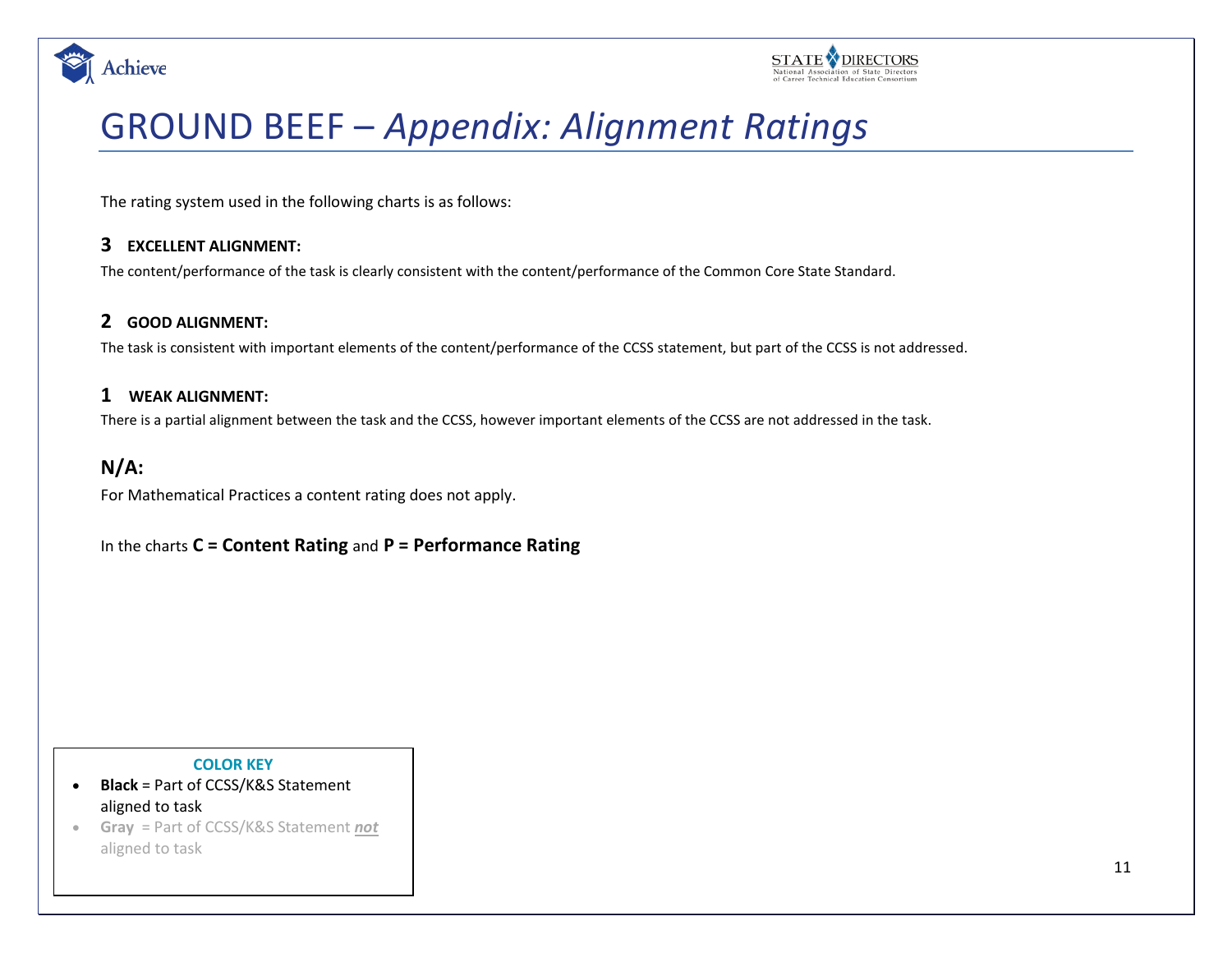



## **Task-to-Mathematical Practice Alignment Recording Sheet**

| <b>Task</b><br><b>Name</b> | <b>Aligned CCSS</b><br><b>Mathematical Practice Standards</b> | $\mathsf{C}$ | P                                                                                                                                                                                                                                                                                                                 | <b>Alignment Comments</b><br>(Standards selection, partial alignments, reasons for rating, etc)                                                                                                                                                                                                                                                                                                          | <b>Task Comments</b><br>(Strengths, weaknesses, possible<br>improvements, effectiveness,<br>etc)                                                                             |  |
|----------------------------|---------------------------------------------------------------|--------------|-------------------------------------------------------------------------------------------------------------------------------------------------------------------------------------------------------------------------------------------------------------------------------------------------------------------|----------------------------------------------------------------------------------------------------------------------------------------------------------------------------------------------------------------------------------------------------------------------------------------------------------------------------------------------------------------------------------------------------------|------------------------------------------------------------------------------------------------------------------------------------------------------------------------------|--|
|                            | MP.1 Make sense of problems and<br>persevere in solving them. | N/A          | For this task students analyze givens, constraints,<br>relationships, and goals. They must make conjectures<br>about the form and meaning of the solution and plan a<br>3<br>solution pathway. They must check the reasonableness<br>of their solution, continually asking themselves, "Does<br>this make sense?" |                                                                                                                                                                                                                                                                                                                                                                                                          | This is a multi-stage                                                                                                                                                        |  |
| <b>GROUND BEEF</b>         | MP.2 Reason abstractly and<br>quantitatively.                 | N/A          | 3                                                                                                                                                                                                                                                                                                                 | This task involves both abstract and quantitative<br>reasoning, particularly if equations are set up, as<br>opposed to using the Pearson Square. It requires that<br>students make sense of quantities and their relationships<br>in the problem situation. They must attend to the<br>meaning of the quantities and pay attention to units as<br>they represent the quantities and measures in a table. | problem with real life<br>applications and<br>considerations. Students<br>must identify quantities<br>and other measures to<br>determine costs, using<br>abstract reasoning, |  |
|                            | <b>MP.4</b> Model with mathematics.                           | N/A          | 3                                                                                                                                                                                                                                                                                                                 | Students translate constraints into a system of equations<br>and use them to calculate the amounts of various types<br>of meat needed. They interpret results in the context of<br>the problem.                                                                                                                                                                                                          | practical situations, and<br>accurate quantitative<br>calculations. They must<br>show their work/explain<br>their reasoning at each                                          |  |
|                            | MP.6 Attend to precision.                                     | N/A          | $\overline{2}$                                                                                                                                                                                                                                                                                                    | Students must be precise in establishing their equations<br>and in performing calculations. This task did not call for<br>students to round, as might be expected in the ordering<br>of cuts of meat, so clearer expectations with respect to<br>rounding would be appropriate. Students are expected,<br>however, to round solutions to appropriately represent<br>money or decimal measures of weight. | step of the process.                                                                                                                                                         |  |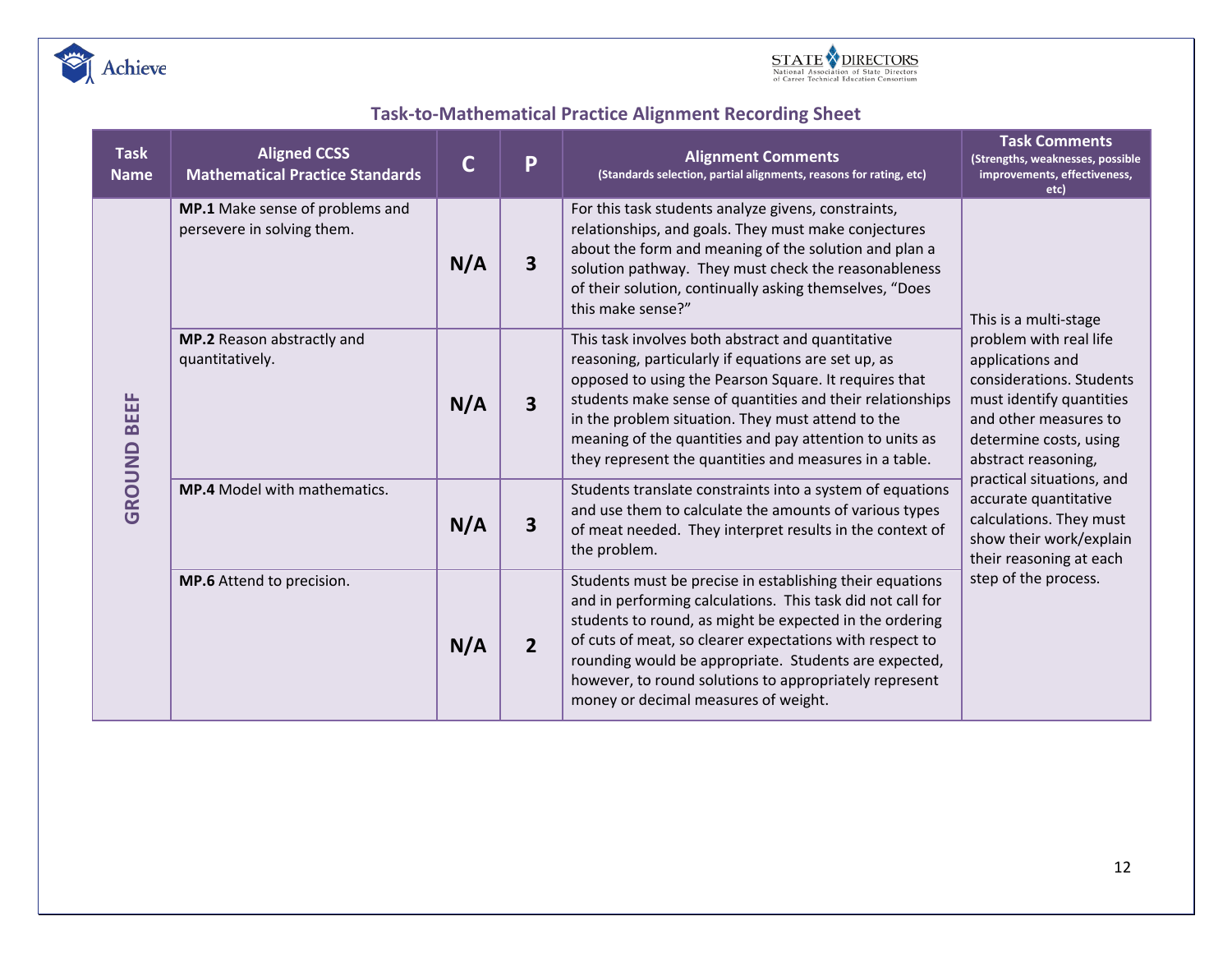



### **Task-to-Common Core State Standards Alignment Recording Sheet**

| <b>Task</b><br><b>Name</b> | <b>Aligned CCSS</b><br><b>Content Standards</b>                                                                                                                                                                                                | $\mathbf C$    | P                       | <b>Alignment Comments</b><br>(Standards selection, partial alignments, reasons<br>for rating, etc.)                                                                                                                                             | <b>Task Comments</b><br>(Strengths, weaknesses,<br>possible improvements,<br>effectiveness, etc.) |  |
|----------------------------|------------------------------------------------------------------------------------------------------------------------------------------------------------------------------------------------------------------------------------------------|----------------|-------------------------|-------------------------------------------------------------------------------------------------------------------------------------------------------------------------------------------------------------------------------------------------|---------------------------------------------------------------------------------------------------|--|
|                            | A.REI.6 Solve systems of linear equations exactly and<br>approximately focusing on pairs of linear equations in two<br>variables.                                                                                                              | 3              | 3                       | Questions 1and 6 require solutions of<br>systems of two linear equations. Students<br>must round solutions to appropriately<br>represent money or decimal measures of<br>weight.                                                                |                                                                                                   |  |
| <b>GROUND BEEF</b>         | A.CED.2 Create equations in two or more variables to<br>represent relationships between quantities; graph equations<br>on coordinate axes with labels and scales.*                                                                             |                | $\overline{2}$          | The task requires creation of equations and<br>the application of formulas. Graphing<br>technology could be used to arrive at<br>approximate, as opposed to more precise,<br>solutions, but it is not required.                                 |                                                                                                   |  |
|                            | N.Q.1 Use units as a way to understand problems and to<br>guide the solution of multi-step problems; choose and<br>interpret units consistently in formulas; choose and<br>interpret the scale and the origin in graphs and data<br>displays.* | $\overline{2}$ | 3                       | There is no requirement in the task to use<br>graphs or data displays. Students are<br>required to use the formula for percentage<br>profit, which requires attention to units.                                                                 | This complex real-<br>world task combines<br>systems of equations<br>and calculation with         |  |
|                            | N.Q.3 Choose a level of accuracy appropriate to limitations<br>on measurement when reporting quantities.*                                                                                                                                      | 3              | $\overline{\mathbf{3}}$ | Decisions regarding levels of precision are<br>required throughout the task. To make the<br>task more realistic, quantities for amount of<br>meat to be purchased could have been<br>rounded, rather than expressed to the tenth<br>of a pound. | work shown to<br>support results.                                                                 |  |
|                            | 7.RP.3 Use proportional relationships to solve multi-step<br>ratio and percent problems.                                                                                                                                                       | 3              | 3                       | Percentages are required throughout the<br>task. Proportions are not required but are<br>useful in answering question 7.                                                                                                                        |                                                                                                   |  |
|                            | 7.SP.6 Approximate the probability of a chance event by<br>collecting data on the chance process that produces it and<br>observing its long-run relative frequency, and predict the<br>approximate relative frequency given the probability.   |                | $\overline{2}$          | Question 7 requires approximation of a<br>probability. There is no long-run frequency<br>observation required or addressed.                                                                                                                     |                                                                                                   |  |

\* Modeling standards appear throughout the CCSS high school standards and are indicated by a star symbol (\*).